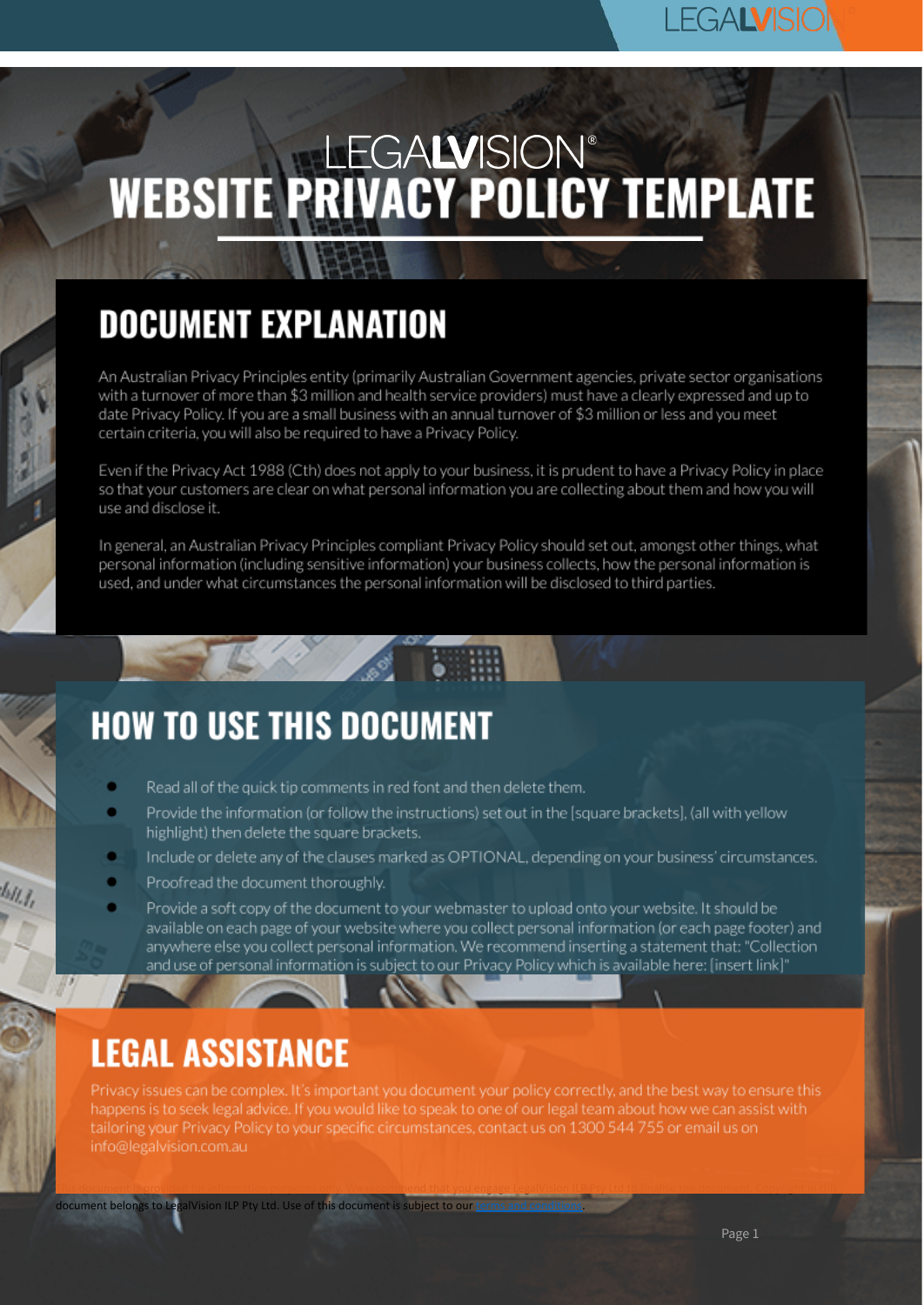This Privacy Policy sets out our commitment to protecting the privacy of personal information provided to us, or otherwise collected by us, offline or online, including through our website (www.corporate-edge.com.au). In this Privacy Policy **we**, **us** or **our** means Corporate Edge, ABN 13 568 798 564.

#### **Personal information**

The types of personal information we may collect about you include:

- your full name, first and last;
- your contact details, including email address;
- your credit card details;
- information you provide to us through customer surveys;
- details of products and services we have provided to you and/or that you have enquired about, and our response to you;
- your browser session and geo-location data, device and network information, statistics on page views and sessions, acquisition sources, search queries and/or browsing behaviour;
- information about your access and use of our Site, including through the use of Internet cookies, your communications with our Site, the type of browser you are using, the type of operating system you are using and the domain name of your Internet service provider;
- additional personal information that you provide to us, directly or indirectly, through your use of our Site, associated applications, associated social media platforms and/or accounts from which you permit us to collect information; and
- any other personal information requested by us and/or provided by you or a third party.

We may collect these types of personal information directly from you or from third parties.

#### **Collection and use of personal information**

We may collect, hold, use and disclose personal information for the following purposes:

- to enable you to access and use our Site, associated applications and associated social media platforms;
- to contact and communicate with you;
- for internal record keeping and administrative purposes;
- for analytics, market research and business development, including to operate and improve our Site, associated applications and associated social media platforms;
- to run competitions and/or offer additional benefits to you;
- for advertising and marketing, including to send you promotional information about our products and services and information about third parties that we consider may be of interest to you;
- and to comply with our legal obligations and resolve any disputes that we may have.]

**LEGALVISK**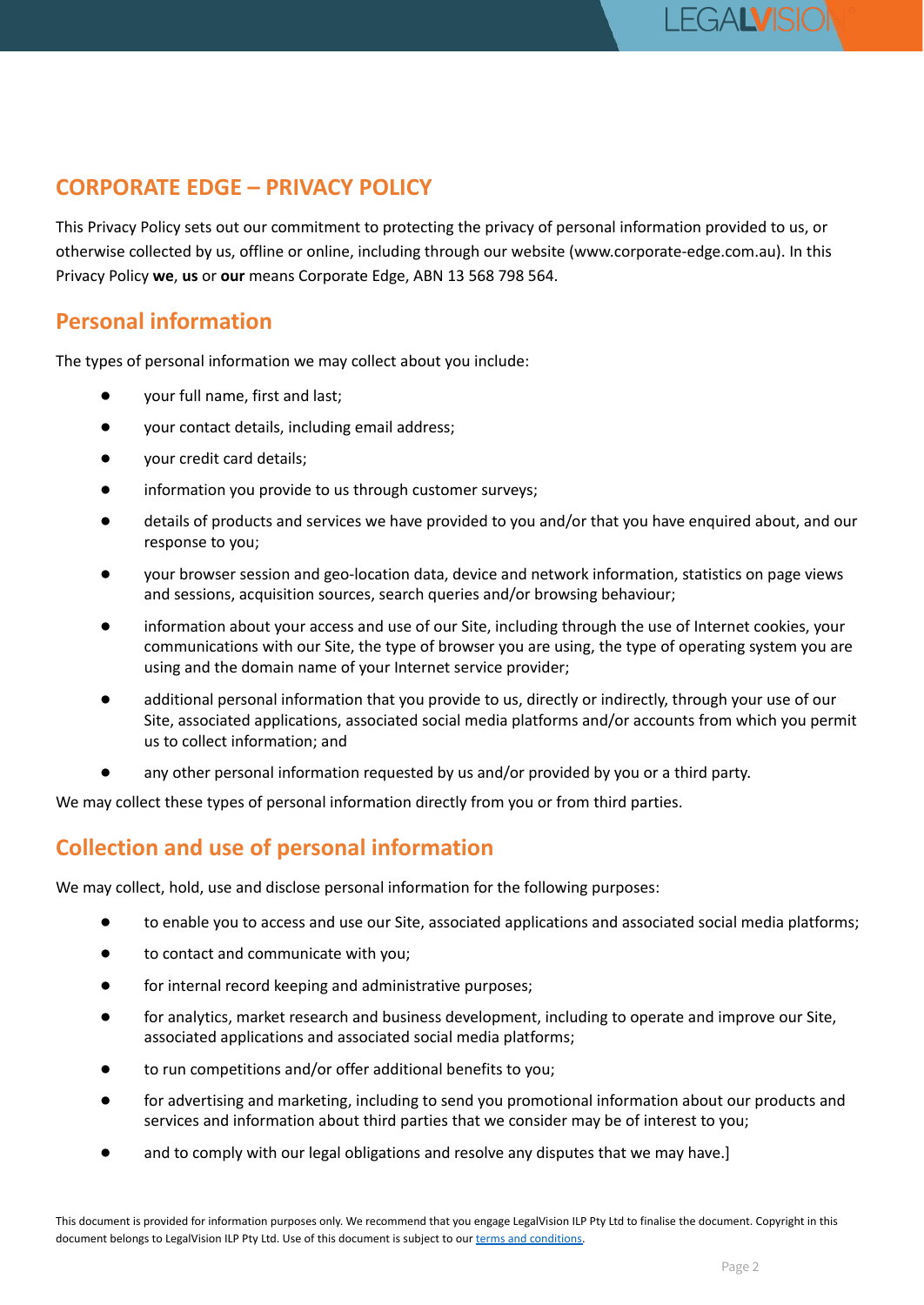## **Disclosure of personal information to third parties**

We may disclose personal information to:

- third party service providers for the purpose of enabling them to provide their services, including (without limitation) IT service providers, data storage, web-hosting and server providers, debt collectors, maintenance or problem-solving providers, marketing or advertising providers, professional advisors and payment systems operators;
- our employees, contractors and/or related entities;
- our existing or potential agents or business partners;
- sponsors or promoters of any competition we run;
- anyone to whom our business or assets (or any part of them) are, or may (in good faith) be, transferred;
- credit reporting agencies, courts, tribunals and regulatory authorities, in the event you fail to pay for goods or services we have provided to you;
- courts, tribunals, regulatory authorities and law enforcement officers, as required by law, in connection with any actual or prospective legal proceedings, or in order to establish, exercise or defend our legal rights; [and]
- third parties, including agents or sub-contractors, who assist us in providing information, products, services or direct marketing to you. This may include parties located, or that store data, outside of Australia ;and
- third parties to collect and process data, such as [Google Analytics or other relevant businesses].

By providing us with personal information, you consent to the disclosure of your personal information to third parties who reside outside Australia and acknowledge that we are not required to ensure that those third parties comply with Australian privacy laws.

#### **How we treat personal information that is also sensitive information**

Sensitive information is a subset of personal information that is given a higher level of protection under the Australian Privacy Principles. **Sensitive information** means information relating to your racial or ethnic origin, political opinions, religion, trade union or other professional associations or memberships, philosophical beliefs, sexual orientation or practices, criminal records, health information or biometric information

#### **Sensitive information includes:**

- an individual's racial or ethnic origin,
- health information,
- political opinions,
- membership of a political association.
- professional or trade association or trade union,
- religious beliefs or affiliations,
- philosophical beliefs,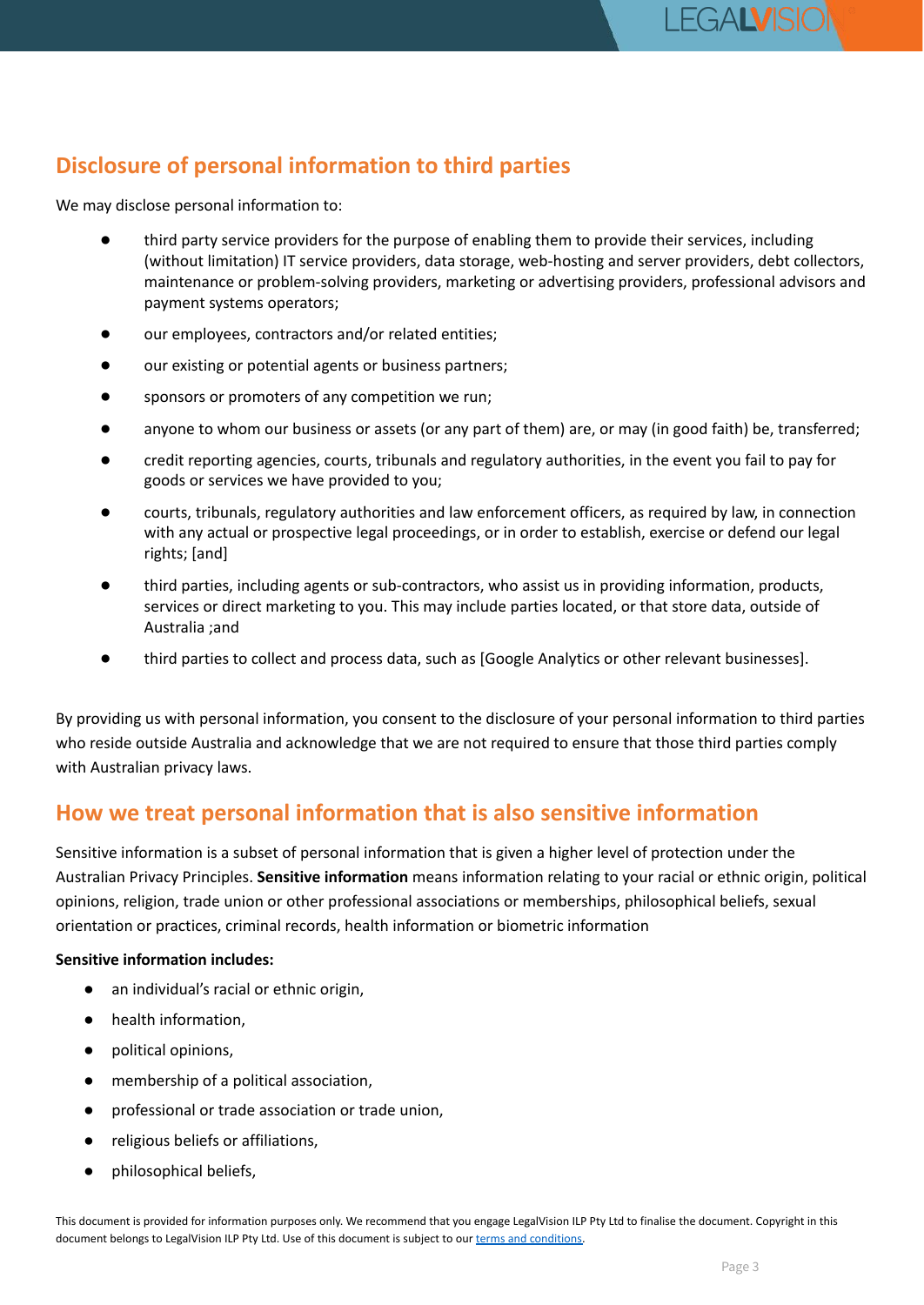- sexual orientation or practices,
- criminal record.
- genetic information,
- biometric information that is to be used for certain purposes, and
- biometric templates.

### **Your rights and controlling your personal information**

**Choice and consent**: Please read this Privacy Policy carefully. By providing personal information to us, you consent to us collecting, holding, using and disclosing your personal information in accordance with this Privacy Policy. You do not have to provide personal information to us, however, if you do not, it may affect your use of this Site or the products and/or services offered on or through it.

**Information from third parties**: If we receive personal information about you from a third party, we will protect it as set out in this Privacy Policy. If you are a third party providing personal information about somebody else, you represent and warrant that you have such person's consent to provide the personal information to us.

**Restrict**: You may choose to restrict the collection or use of your personal information. If you have previously agreed to us using your personal information for direct marketing purposes, you may change your mind at any time by contacting us using the details below.

**Access**: You may request details of the personal information that we hold about you. An administrative fee may be payable for the provision of such information. In certain circumstances, as set out in the *Privacy Act 1988* (Cth), we may refuse to provide you with personal information that we hold about you.

**Correction**: If you believe that any information we hold about you is inaccurate, out of date, incomplete, irrelevant or misleading, please contact us using the details below. We will take reasonable steps to correct any information found to be inaccurate, incomplete, misleading or out of date.

**Complaints**: If you believe that we have breached the Australian Privacy Principles and wish to make a complaint, please contact us using the details below and provide us with full details of the alleged breach. We will promptly investigate your complaint and respond to you, in writing, setting out the outcome of our investigation and the steps we will take to deal with your complaint.

**Unsubscribe**: To unsubscribe from our e-mail database or opt-out of communications (including marketing communications), please contact us using the details below or opt-out using the opt-out facilities provided in the communication.

### **Storage and security**

We are committed to ensuring that the personal information we collect is secure. In order to prevent unauthorised access or disclosure, we have put in place suitable physical, electronic and managerial procedures to safeguard and secure the personal information and protect it from misuse, interference, loss and unauthorised access, modification and disclosure.

We cannot guarantee the security of any information that is transmitted to or by us over the Internet. The transmission and exchange of information is carried out at your own risk. Although we take measures to safeguard